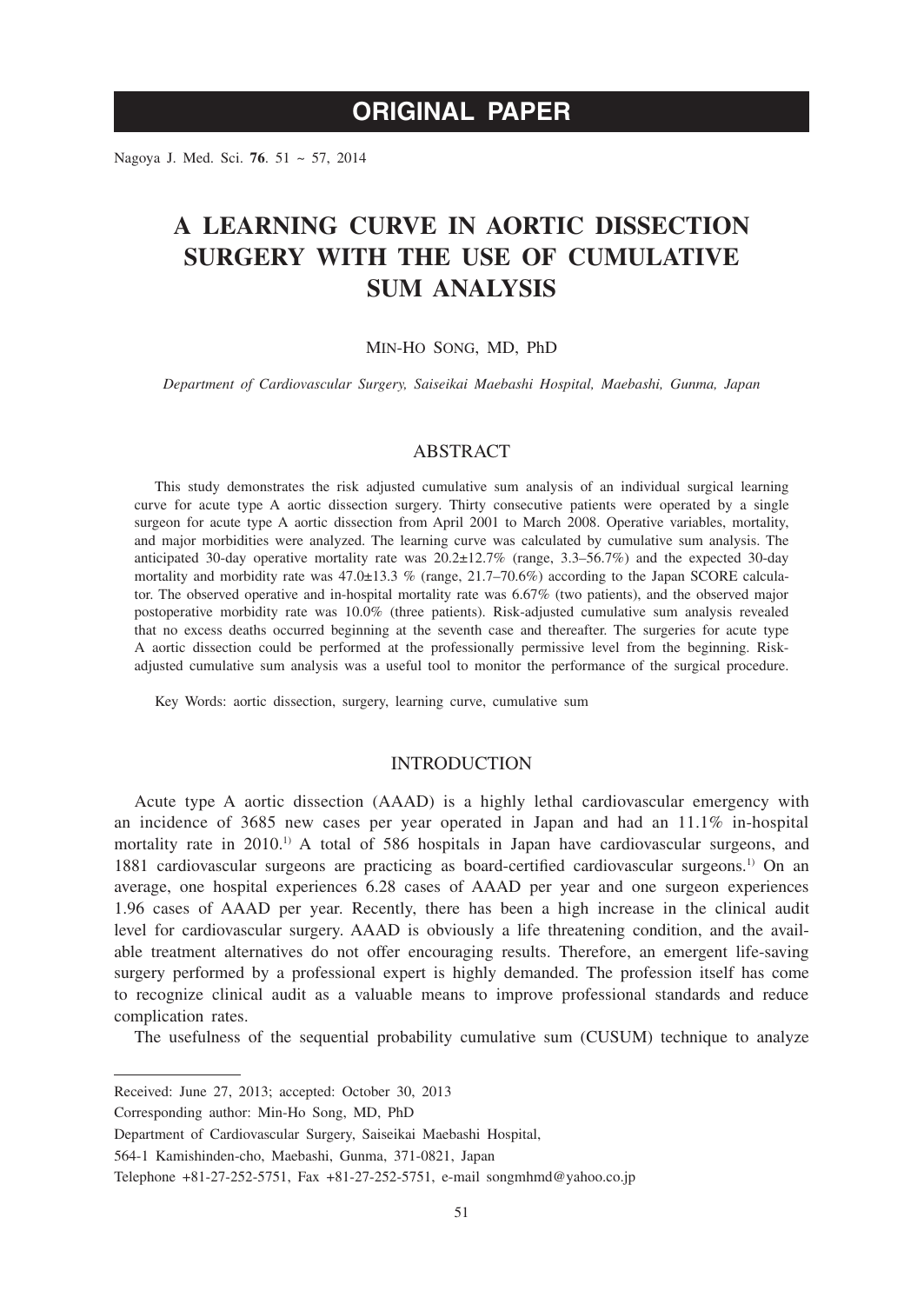### Min-Ho Song

surgical performance has been demonstrated in recent studies.<sup>2-4)</sup> CUSUM detects changes in perioperative mortality and morbidity rate during the patient care process. Furthermore, it provides almost real-time monitoring of surgical performance if updated after each procedure. Moreover, CUSUM analysis acknowledges the importance of individual experience in monitoring performance and allows for easy charting of a learning curve with regard to the incidence of perioperative complications.

We have been working on this learning curve issue and have reported literature considering coronary artery bypass grafting<sup>5</sup>), aortic arch replacement<sup>6</sup>), and launching of a new cardiac surgery unit.<sup>7)</sup> In addition, we have shown that there is a cut-off number of cases sufficient to ensure optimal outcomes. In this study, we constructed a learning curve of AAAD surgery, which is one of the most difficult emergent cardiac surgeries in Japan.

## MATERIAL AND METHODS

Thirty consecutive patients were operated for AAAD by a single surgeon (MHS) at two different hospitals from April 2001 to March 2008. At one hospital, 25 patients operated for AAAD from 2001 to 2003 and three patients among them were operated by MHS. At another hospital, 27 patients with AAAD were operated by MHS from 2004 to 2008. Clinical charts and operative records were collected for demographic data, preoperative and postoperative morbidities (including reoperation for any reasons, stroke, prolonged respiratory ventilation, hemodialysis, and sterna infection), operative variables, and short-term prognosis. Institutional Review Board approval was obtained for this clinical cardiac surgery database research. The requirement for informed consent was waived by the Institutional Review Board.

### *Operative Technique*

A patient was placed in the supine position under general anesthesia. Arterial line was monitored at either of the radial artery. Near infrared ray monitoring was applied to the frontal head. We preferred to use the common femoral artery as the arterial cannulation site because it has stronger pulsation and is quick and safe. When tperfusion was inadequate, we performed apical or axillary artery cannulation. After the chest was opened, right atrial appendage was cannulated with double-borne venous drainage. Deep hypothermic circulatory arrest was attained by cooling the core done to 20 Celsius degree at the pharynx. Ascending aorta was opened and intimal tear was identified. We used retrograde cerebral perfusion via venous cannula for brain protection among the first 15 patients, and we changed it to antegrade cerebral perfusion through intraluminal cerebral perfusion balloon catheter among the last 15 patients. According to the intimal tear site, ascending or hemiarch replacement was decided, and distal anastomosis was performed first with double layer reinforcement. After performing distal anastomosis with a proper-size prosthetic graft, the graft was clamped and systemic antegrade perfusion was initiated through a side branch of the graft, and rewarming was initiated. Proximal anastomosis was performed in the same fashion as distal anastomosis with or without aortic valve procedure.

## *Statistical Analysis*

In this study, CUSUM was defined as  $Sn = \Sigma(Xi-X0)$ , where Xi=0 for success, Xi=1 for a failure, and X0 is the reference or target value. The target value was calculated for every patient using the Japan SCORE calculator, which is an online calculator of 30-day operative and in-hospital mortality and morbidity rates (http://www.jacvsd.umin.jp).<sup>1)</sup> CUSUM curves were manually constructed for determining overall mortality rate and operative variables.<sup>8)</sup> 95% lower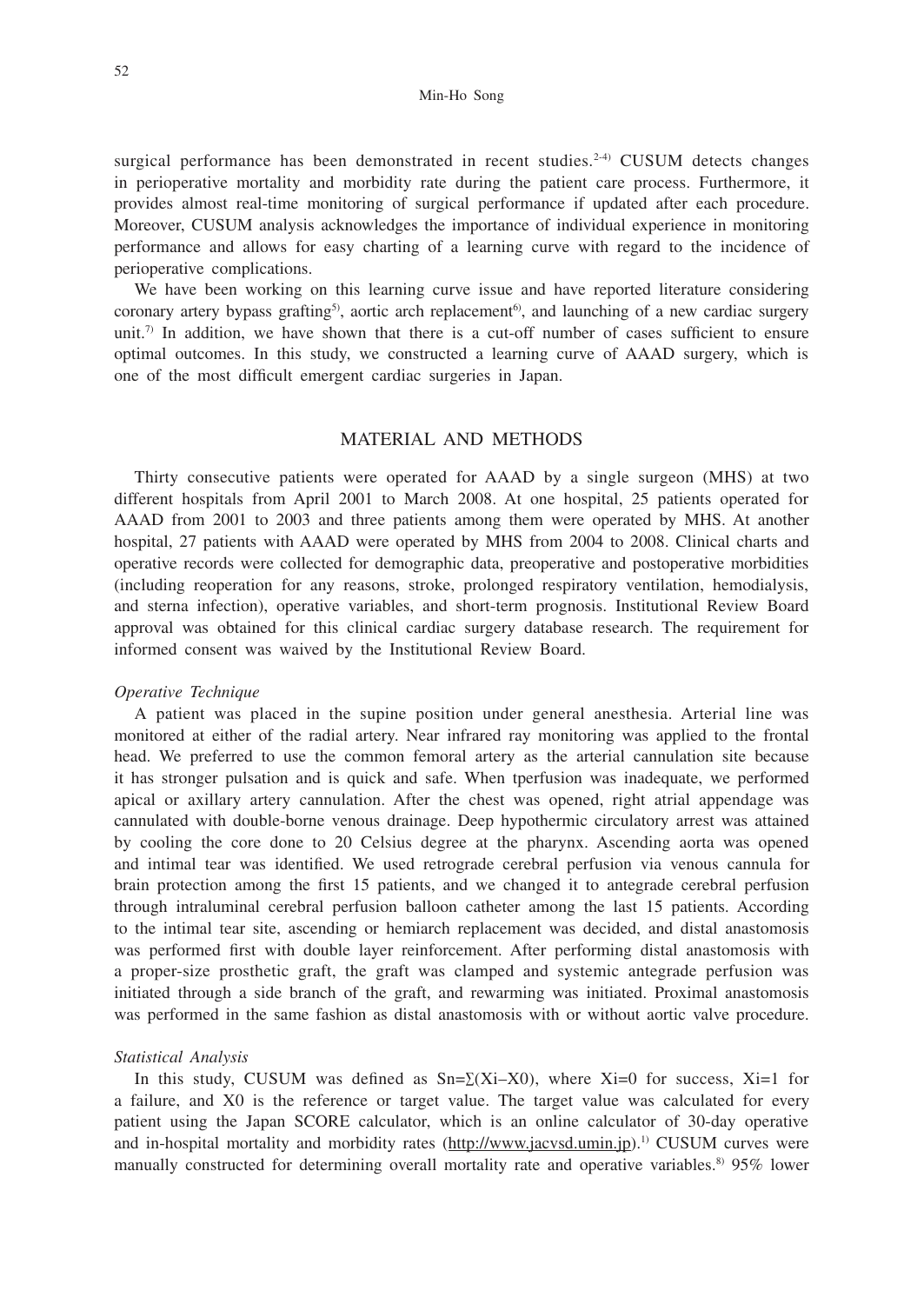alarm line was defined as 95% safety of the target value for each patient.

Numerical data regarding surgery, cardiopulmonary bypass, aortic crossclamp, and deep hypothermic circulatory arrest duration were statistically analyzed by the sixth polynomial approximation coefficient.

# RESULTS

This study population comprised 18 female and 12 male patients (Table 1). Their mean age was 64.1±10.8-years-old (range, 38 to 79 years). As shown in Table 2, operative and in-hospital mortality was observed in two patients (6.67%), which included rupture of the residual descending aneurysm 3 weeks after the surgery and brain infarction. Major postoperative morbidity was observed in three patients (10.0%), including one patient with a postoperative transient stroke and two patients of long respiratory ventilation and subsequent tracheostomy. The average

| Total number of patients                                     | 30                                |
|--------------------------------------------------------------|-----------------------------------|
| Age (years, mean±standard deviation)                         | $64.1 \pm 10.8$                   |
| Gender, female $(\% )$                                       | 18 (60)                           |
| Cardiogenic shock $(\%)$                                     | 5(16.7)                           |
| Neurologic symptoms $(\%)$                                   | 3 $(10.0\%)$                      |
| Chronic obstructive pulmonary disease $(\%)$                 | 6(20.0)                           |
| Diabetes mellitus $(\%)$                                     | 2(6.67)                           |
| Peripheral artery disease $(\%)$                             | 3(10.0)                           |
| Japan SCORE mortality $(\%)$ (mean $\pm$ standard deviation) | $20.2 \pm 12.7\%$ (3.3–56.7)      |
| Japan SCORE mobidity $(\%)$ (mean $\pm$ standard deviation)  | $47.0 \pm 13.3\%$ $(21.7 - 70.6)$ |

Table 1. Patient demographics and comorbid conditions

**Table 2.** Operative Data and Postoperative Results

| Operation time, minutes      | $487 \pm 265$   |
|------------------------------|-----------------|
| CPB time, minutes            | $260 \pm 146$   |
| ACC time, minutes            | $122\pm 40.1$   |
| DHCA time, minutes           | $50.5 \pm 13.6$ |
| Ascending replacement $(\%)$ | 25(83.3)        |
| Hemiarch replacement $(\%)$  | 5(16.7)         |
| Concomitant AVR $(\% )$      | 3(10.0)         |
| Aortic valve suspension(%)   | 5(16.7)         |
| Concomitant CABG $(\%)$      | 5(16.7)         |
| Concomitant Bentall $(\%)$   | 2(6.67)         |
| 30-day mortality $(\%)$      | 2(6.67)         |
| 30-day morbidity $(\%)$      | 3(10.0)         |

CPB: Cardiopulmonary Bypass, ACC: Aortic Cross Clamp, DHCA: Deep Hypothermic Circulatory Arrest, AVR: Aortic Valve Replacement, CABG: Coronary Artery Bypass Grafting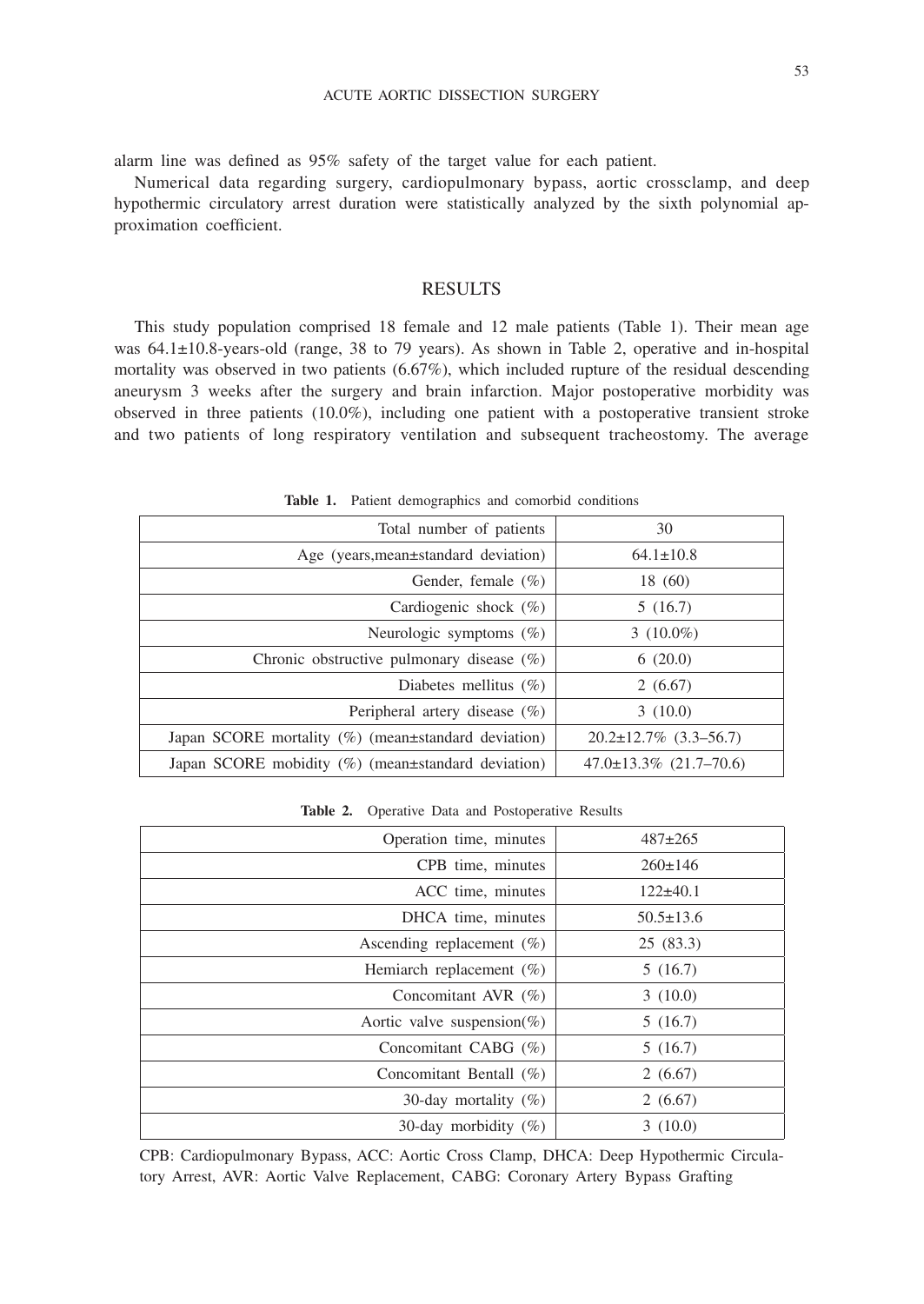surgery duration was  $487 \pm 265$  min (range, 240-1320 min), average cardiopulmonary duration was 260±146 min (range, 134–648 min), the average aortic crossclamp duration was 122±40.1 min (range, 63–281 min), and the average deep hypothermic circulatory arrest duration was 50.5±13.6 min (range, 18–79 min). Eight cases had surgery duration longer than the average 509.3 min. Of these eight patients, one patient was in cardiogenic shock preoperatively and one patient developed brain infarction and hemiparalysis preoperatively. Other patients showed no preoperative and intraoperative morbid risk factors.

Figure 1 shows CUSUM learning curve of mortality and Figure 2 shows CUSUM learning curve of mortality and morbidity. In both figures, the learning curves did not transgress the 95% lower alarm line.

Scattered graphs regarding surgery and cardiopulmonary bypass duration are shown in Figure 3 and 4. A negative and downward correlation was observed for surgery duration and cardiopulmonary bypass duration with  $\mathbb{R}^2$  values by the sixth polynomial approximation coefficient analysis of 0.149 and 139, respectively, which were not statistically significant.

All patients needed blood transfusion, including packed blood cell, fresh frozen plasma, or platelet concentrate.

## **DISCUSSION**

Unlike the frequency and stable surgical results of patients with a type B aortic dissection<sup>9),10</sup>), patients with AAAD very infrequently visit board-certified cardiac surgeons in Japan. Kazui et al. recently reported that 435 hospitals treated 9556 patients of AAAD in five years with a 13.2% mortality rate and four hospitals, which treated more than 20 patients, showed a 7.90% mortality in Japan.<sup>11)</sup> These results are very much superior to those of Europe and the US that reported  $26\%$  operative and in-hospital mortality.<sup>12,13)</sup>

The correlation between quantity and quality of a surgical procedure has been recently investigated intensively. Although some groups reported data that strongly support the positive relationship between the number (quantity) of cases and operative results (quality) in coronary artery bypass grafting,<sup>14),15</sup>) other groups have questioned the relationship.<sup>16),17)</sup> In a large study on AAAD with 3013 patients, the mortality rate was 23%, which was not significantly different from that reported by the IRAD consortium, which is thought to be representative of high-volume aortic surgery centers. They argued that operative repair of AAAD may have a constant minimum force of mortality, which only heightens the importance of identifying and treating patients at risk for dissection.3),13)

This study inferred two facts. First, an independent cardiac surgeon could launch into AAAD surgery with safe results, which was shown as below 95% lower alarm line performance in the CUSUM analysis. Second, the surgery, cardiopulmonary bypass, aortic crossclamp, and deep hypothermic circulatory arrest duration did not change significantly throughout the study period.

The first observation may be because of the excellent mentoring of the cardiac surgeon and uniform operative techniques at teaching hospitals. In addition, we provide careful and meticulous postoperative care to prevent patient death even in patients complicated with stroke. Surgery in the first three cases were performed under strict supervision of the senior attending-consultant surgeon, and the remaining cases were performed by a surgeon undertaking the study. The nursing staff changed in turns; however, perfusionists who operated the pumps were highly experienced personnel. The second observation was in accordance with the quantity-quality relationship. It may also be explained by the finding that preoperative morbid status of patients with AAAD varies widely and differently influences the surgery duration. Furthermore, preoperative neurological and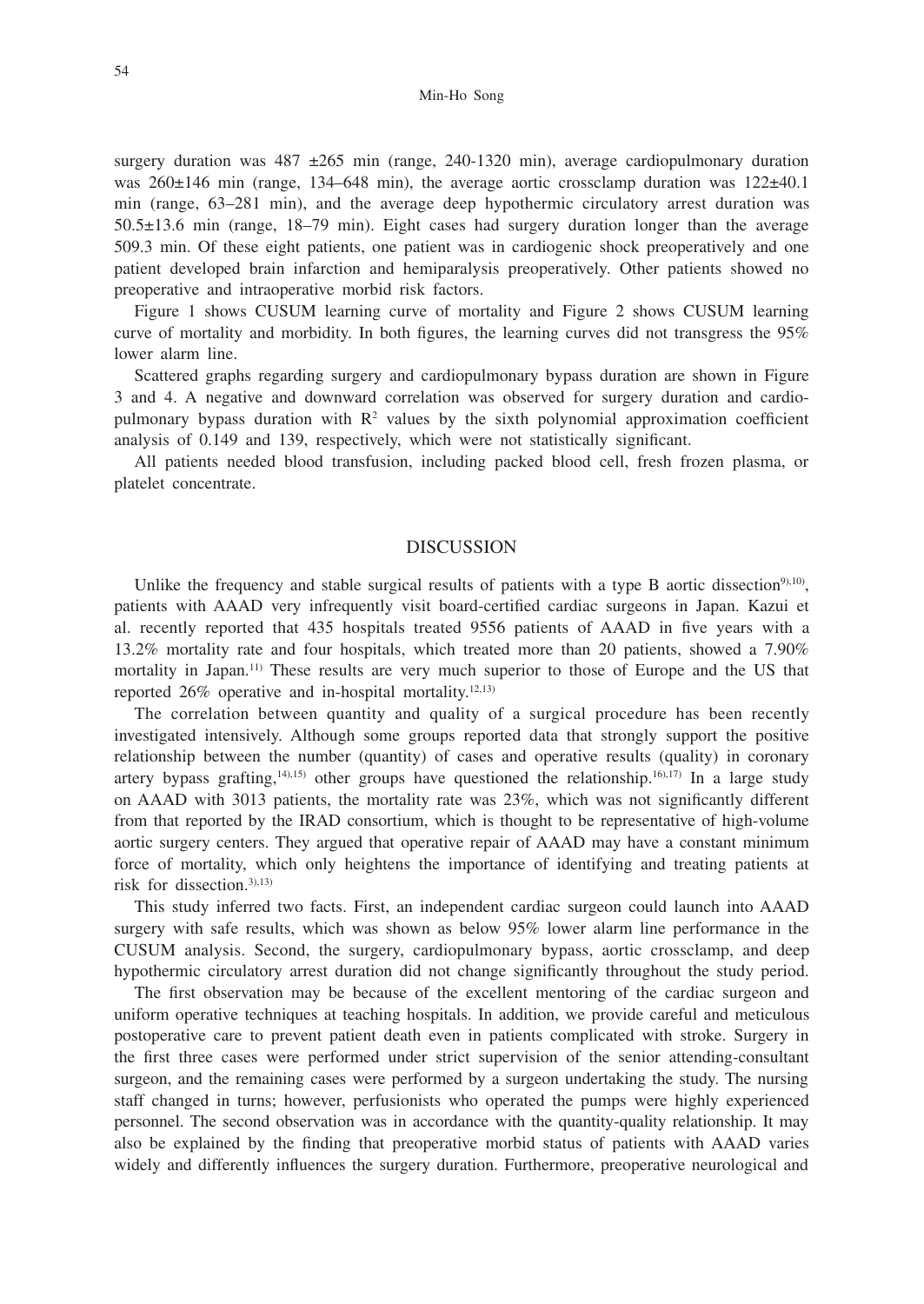

**Fig. 1.** Risk Adjusted Cumulative Sum Analysis of Mortality. Horizontal axis denotes the number of cases and vertical axis denotes cumulative deaths. 95% upper alarm, 80% upper alert, and 80% lower alert lines are not shown in this figure because they were located beyond the height of the graph.



Case Number

**Fig. 2.** Risk Adjusted Cumulative Sum Analysis of Mortality and Morbidity. Horizontal axis denotes the number of cases and vertical axis denotes cumulative morbidity. 95% upper alarm, 80% upper alert, and 80% lower alert lines are not shown in this figure because they were located beyond the height of the graph.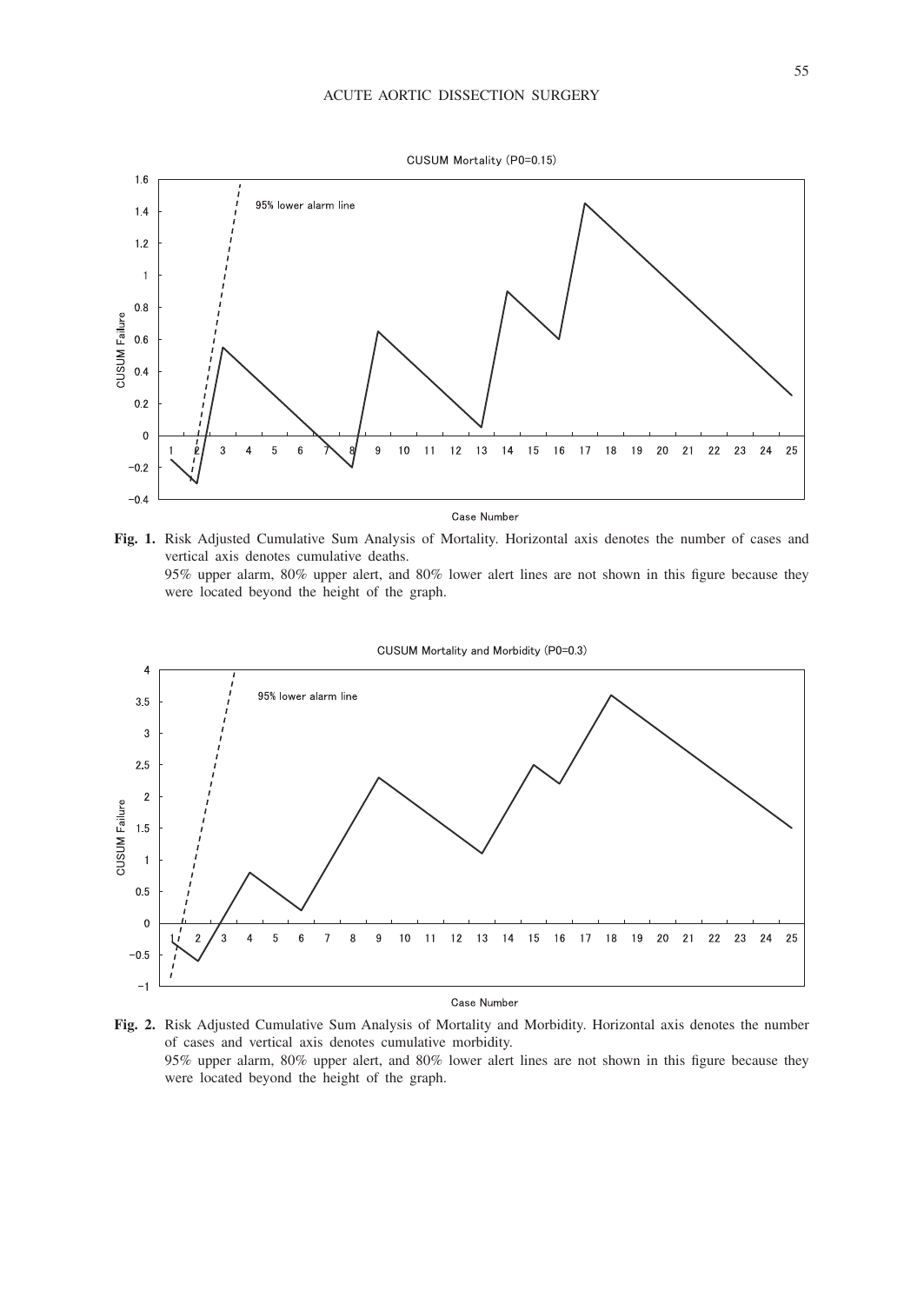Min-Ho Song



surgery duration in minutes.



**Fig. 4** Cardiopulmonary Bypass Duration and Case Loads. Horizontal axis denotes the number of cases and vertical axis denotes cardiopulmonary bypass duration in minutes.

circulatory status, the extent of dissection and the quality of the aortic wall, and coagulapathic status differ among patients. These complex factors reflect the fact that the surgery duration differed among patients.

A potential limitation of this study is that the study population 30 cases of AAAD is too small to draw definite conclusions. Furthermore, the limited amount of literature dealing directly with